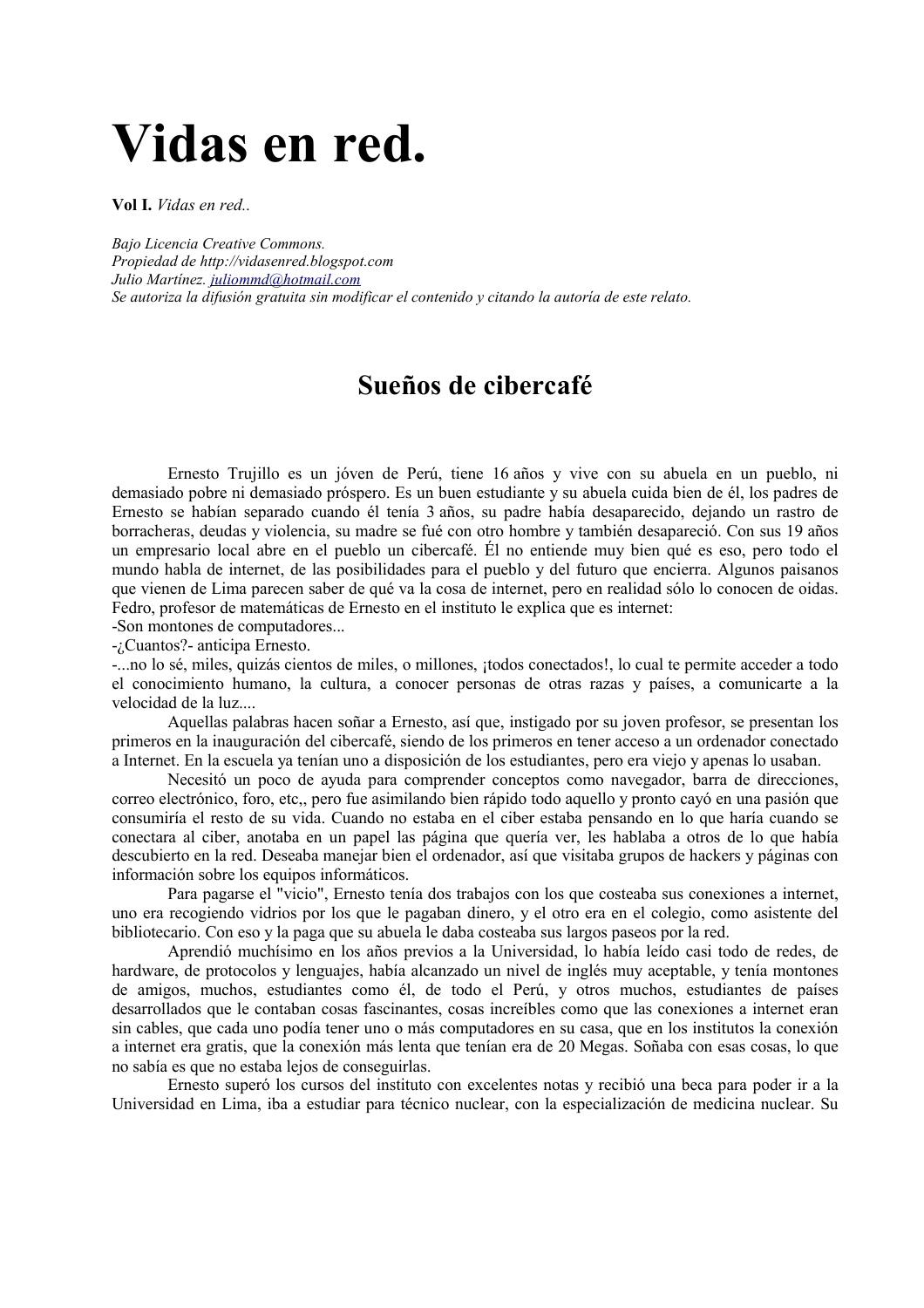abuela lloró con una mezcla de tristeza y orgullo, el día que tomó el autobús para la capital. Allí todo le pareció bien distinto. Su beca apenas cubría los estudios y el alojamiento en una residencia universitaria. La Universidad le ayudó a financiarse sus gastos buscándole un trabajo de camarero en la cafetería de la Universidad.

Se dió de lleno a sus estudios, adaptándose poco a poco al ritmo de vida de una capital como Lima, llena de modas extrañas, jóvenes cosmopolitas y empresas poderosas. En la Universidad disponían de conexión a internet gratuita, así como en la residencia, jaquello era como un sueño hecho realidad!. Estudiaba todo lo que podía, y muchas noches estaba conectado hasta casi quedarse sólo en el aula, apagando el ordenador a las dos de la madrugada. Le interesaba mucho la programación y las redes, así que se mantenía al día leyendo boletines de seguridad, y rondando por los foros de hackers especializados, sin embargo nunca había configurado una red por sí mismo, aunque lo sabía todo.

El mismo año que pusieron conexión inalámbrica a internet en todas las dependencias universitarias, en el laboratorio de programación de autómatas se dieron cuenta que tenían un problema de seguridad en toda la red, al parecer algunos gamberros se habían hecho con los privilegios del administrador y hacían de las suyas, paralizaron la entrega de notas, las nóminas de los empleados de la Universidad, y llenaron los salvapantallas de cada terminal de mensajes obscenos e insultos contra el rector, se trataba de un pequeño grupo de delincuentes de la misma universidad que se hacían llamar LatIn Hack3rs. El profesorado estaba bastante asustado, llevaban dos días con una red que hacía cosas extrañas y la situación era insostenible.

-¿Por qué no han usado algunos de los programas de interrupción para entrar en el modo de mantenimiento seguro de la red?- preguntó Ernesto a su profesor de programación de autómatas.

-No tengo la menor idea de a lo que te refieres-

-Quiero decir, que si el administrador usara algunas de las herramientas de mantenimiento para casos como éste, podrían entrar recuperar los privilegios de administrador y recuperar el control de la red.

-Espera un momento, y sígueme-.

El profesor lo llevó hasta la oficina del departamento de informática, donde se encontraba el Administrador de la red, un técnico externo a la Universidad, que cobraba un buen dinero por administrar los servicios informáticos, pasándose unas cuantas veces por semana. El profesor le pidió que repitiera lo mismo, en la misma oficina estaba el vice-rector y otros dos profesores de la Junta rectora, en silencio.

-Imposible, para eso debería haber instalado el paquete de herramientas de seguridad que nunca se suele instalar.... es decir, que la persona que antes administraba la red no lo instaló, no podemos hacer uso de esas herramientas porque no están en el sistema.

-Pues en ese caso reinicien el núcleo de la red en caliente, eso permitirá cargar los parches de seguridad y actualizar el Kernel.

El administrador puso mala cara, su expresión era la de "no tienes ni idea de lo que dices, eso es imposible".

-¿Podría hacerlo usted, joven?- dijo el vice rector.

-Un placer - Ernesto se sentó en uno de los terminales y sacó su pendrive Usb donde tenía guardados sus trabajos de investigación, apuntes, y software que investigaba. Buscó el paquete y se puso a trabajar, lentamente, pero cargando el Kernel nuevo, a veces, cuando veía progreso, el administrador intentaba completar algún paso arrebatándole el teclado y queriendo llevarse la gloria.

-Mena, deje al muchacho que haga su trabajo, parece ser que él si sabe lo que hace- le decía el vice rector al administrador de la red, a lo que éste respondía poniéndose rojo, de vergüenza e ira.

En cuarenta y cinco minutos, Ernesto terminó.

-Vamos al servidor central- todos dieron un salto nervioso y corrieron al cuarto de servidores, allí estaba el corazón tecnológico de la Universidad. Reinició, ingresó una nueva contraseña de administrador y recuperó el control del servidor.

-Todo suvo señores, va tenemos el servidor, no hay nada que temer.

Los profesores y el vice rector le miraron incrédulos, miraron la pantalla y no le dijeron nada.

-¿Cómo se llama?- dijo el vicerector.

-Ernesto Trujillo, señor-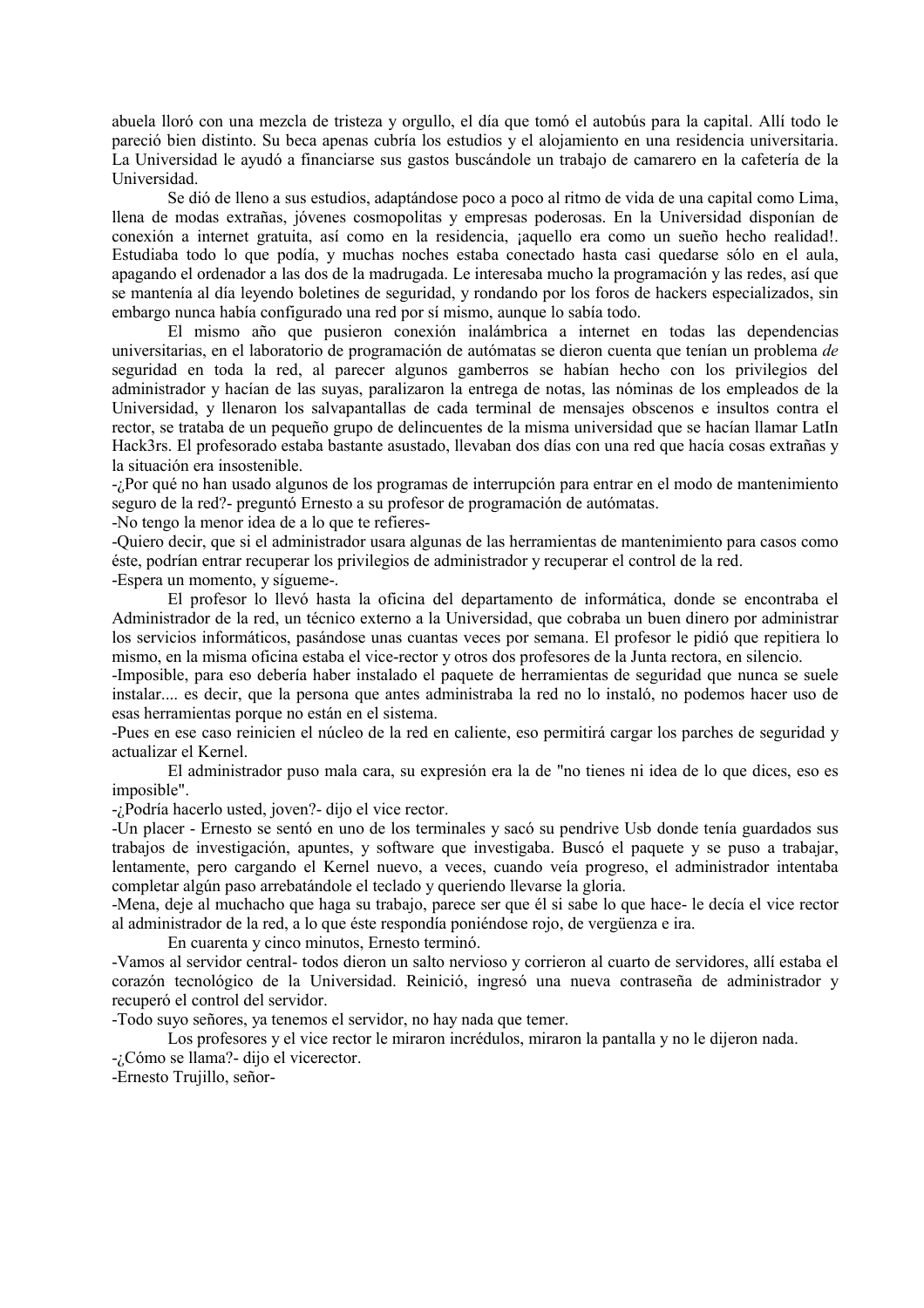-Ernesto, ¿le interesaría trabajar a tiempo parcial administrando la red?, no son más de 15 horas semanales y pagamos bien, 150 dólares a la semana.

-Es mucho más de lo que gano como camarero-dijo, sin pensar lo que decía.

-Y más descansado, ya decía que su cara me sonaba de algo-dijo sonriendo el vicerector- ¿qué dice?,  $i$ , acepta?.

-De mil amores, señor.

Y así fué cómo Ernesto consiguió su primer trabaio de verdad, y cómo el Administrador fué despedido. Como administrador, Ernesto tenía su propio despacho, y su propio terminal, además tenía la confianza de la Junta, y se sintió con libertad de aconsejarles lo más conveniente. En las reuniones mensuales de evaluación surgían temas que afectaban a su departamento.

-Punto número cinco- dijo el secretario, que presidía la reunión-renovación de los equipos, redes y sala de informática.

-Ya tenemos el presupuesto de la empresa LimaNet- dijo uno de los profesores distribuyendo copias de la oferta que le habían hecho- nos recomiendan actualizar a Windows XP Profesional y nos ofrecen un descuento más que interesante.

El decano miró la cifras, su cara reflejaba que aquello seguía siendo mucho dinero.

-Está bien-dio respirando hondo-ahora que el ministerio nos ha dado los fondos es el momento...

-¿Da su permiso, señor rector?- pidió Ernesto.

-Díganos, Ernesto.

-Este presupuesto es..... es..........

-¿No le parece bien el presupuesto que nos trae el Sr. Mendoza?.

-No, no me parece bien... señor.

-Ok, díganos qué es lo que usted sugiere.

-Podríamos tener mejores equipos y más por la mitad de precio, y con un entorno mucho más seguro.

 $-i$ Ha dicho la mitad de precio?.

- Sí señor, podríamos meter en el aula de informática muchas más terminales, clientes conectados a varias máquinas mucho más potentes que dan la capacidad de proceso, hay aplicaciones en Linux que además de ser gratis están dando un rendimiento extraordinario, eso nos ahorraría comprar tantas máquinas, y tener más terminales de conexión, si migramos nuestros sistemas a una distribución de Linux el coste de software sería cero, además de más seguro.

<<En las universidades de Brasil es lo que están haciendo, al rentabilizar la inversión pueden tener más puntos de conexión por alumno con menos coste.

- ¿Cuantos puestos podríamos tener en total?, más o menos, tampoco hace falta que sea exacto.

-Podríamos tener más de cien, con menos coste.

- ¡Qué estupidez! - dijo Mendoza - eso no se lo cree nadie, mire.....

El profesor de Ernesto, el que lo llevó el día del fallo de la red levantó la mano, el rector interrumpió las quejas de Mendoza y le dió paso.

-Señor Rector, le recuerdo que este jóven fue quien nos salvó del desastre el día que perdimos la red, y que su trabajo como administrador es brillante, no hemos vuelto a tener incidentes con el sistema informático de la Universidad.

-¡También le recuerdo que ese joven es alumno suyo!- dijo Mendoza, claramente indignado.

-Y yo le recuerdo que el presupuesto que usted trae lo hizo un primo suyo, ¿me equivoco Mendoza? - el rector miró a Mendoza por encima de sus gafas de vista cansada y una sonrisa picarona, luego miró a Ernesto y le dijo-traiganos ese presupuesto, Ernesto y ya hablaremos.

Cuando Ernesto salió de la reunión, le temblaban tanto las piernas que se metió corriendo en su oficina.

Durante los tres días siguientes Ernesto se puso en contacto con sus amigos del LUG local (el grupo de usuarios de Linux) y les comentó la idea, los chicos lo recibieron encantado y se pudieron en marcha. Mientras, Ernesto habló con dos mayoristas de hardware de Lima, les comentó lo que necesitaba y al final se decidió por uno de ellos.

El día de la presentación del proyecto, Ernesto había hecho una presentación en Power Point de las cifras, su amigo y tutor el profesor Sauquillo le había ayudado a hacer la presentación.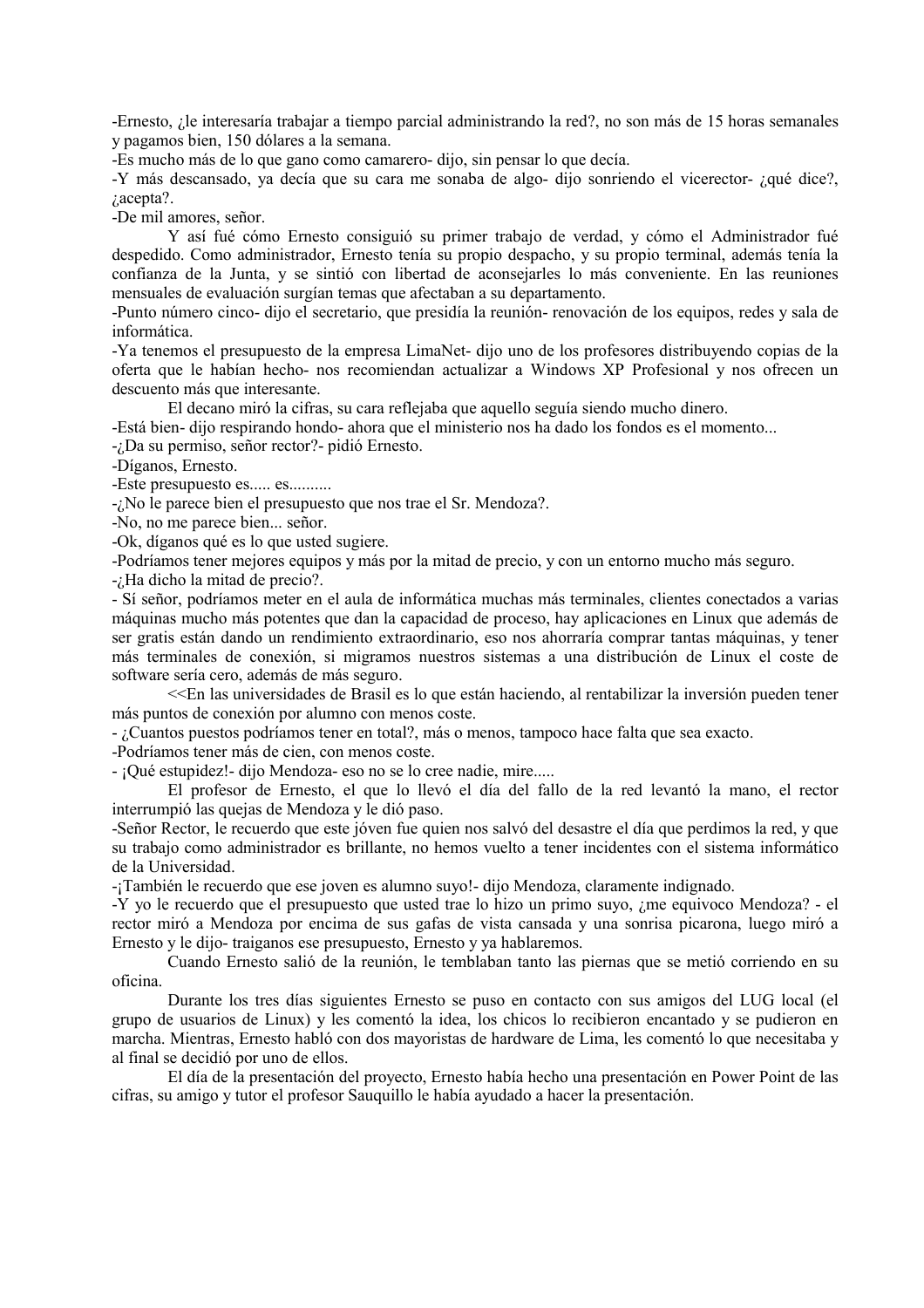- Con un coste un 25 % menor al que se presentó en la última reunión podríamos tener 129 puestos para que los estudiantes se conecten a internet y a la red de cada departamento, mejoraríamos los escritorios de cada empleado de la facultad, instalando en cada uno de ellos el sistema operativo Linux.

-¿Ha pensado en el software que usamos para la Universidad?, el sistema de calificaciones por ejemplo.

-De momento usaremos emuladores compatibles con nuestro software actual, mientras, un grupo de estudiantes de ingeniería informática se ha ofrecido para hacer un provecto de fin de carrera creando el software que necesita la Universidad bajo licencia GPL. Esto será provechoso, no sólo para esta institución, sino para los estudiantes, y será un ejemplo para el resto de universidad por la innovación.

El rector le pidió tiempo para considerar el proyecto.

-No te preocupes, siempre hace lo mismo para parecer ecuánime, pero lo aceptará-le dijo Sauquillo. Sin embargo ahora Ernesto temblaba aún más.

El rector aceptó de buena gana y felicitó a Ernesto por su trabajo, le dijo que recibiría una mención especial y una recomendación del rectorado. En dos meses consiguieron montar el nuevo sistema informático y se dieron clases de formación a profesores y personal administrativo para la migración. El día de la inauguración hubo periodistas y algunos políticos locales. La abuela de Ernesto recibió el recorte del periódico donde el rector hacía mención de él.

Ese mismo año, el Gobierno lanzó el plan de PC's asequibles, orientado no sólo a los estudiantes, sino a la población en general. La idea era financiar la compra de los equipos a tipos de interés muy bajos. Ernesto ya disponía de un pequeño capital con su trabajo como administrador, su prioridad era ayudar a su abuela y que no tuviera que trabajar, pero con los precios que le ofrecían se decidió a comprarse un moderno laptop con las prestaciones más altas en disco duro y memoria RAM. Ernesto contó cada día de los dos meses que tardaron en mandarle el equipo a su habitación de la residencia, cuando le llegó cerró la puerta de su habitación, lo puso sobre su cama y lo miró. Llevaba esperando ese momento desde que en su pueblo habían abierto un cibercafé, y ese momento había llegado.

Finalmente se graduó, aunque su abuela no pudo estar presente en la graduación, se sintió feliz y agradecido a Dios por todas las cosas que le había dado. Conservaba su puesto de administrador de la red en la Universidad y había conseguido otro trabajo de 10 horas a la semana en una empresa de la ciudad. Eso cubría sus gastos sobradamente y le daba mucho tiempo libre, tiempo que se dedicó a estar en la red, aprendiendo todo lo que podía. Él solía decir: "Internet es la biblioteca de Alejandría, hay tantos libros sobre hacking y temas técnicos que uno necesitaría toda la vida para leerlos: yo los he leído".

Pasa más de siete horas al día conectado, los días que no tiene que ir a administrar las redes de las que era responsable puede pasar 16 o 18 horas, ese tiempo lo pasa en el Irc (que aunque es un sistema antiguo, es el único seguro para codificar conversaciones entre hackers), con su grupo de amigos practican incursiones en sitios de alta seguridad sin causar daños, luego informan a los administradores de las debilidades de sus sistemas.

Ernesto tiene 26 años. Perú es un país que ha cambiado, la fibra óptica recorre el país como las venas el cuerpo de un ser vivo, Wimax, en sus distintas versiones da cobertura a los pueblos más remotos, la población no sólo tiene uno de los índices de alfabetización digital más altos del mundo, sino que la innovación tecnológica ha catapultado la economía y la participación ciudadana en la política, eliminando los sedimentos de corrupción y amiguismo.

Ernesto ya no trabaja como administrador de esas dos redes, de hecho no necesita esos dos trabajos. Hace dos años montó una empresa de administradores virtuales de redes, esta empresa da servicio en todo el mundo a las más distintas redes, sean de organismos públicos, o redes privadas. Junto con amigos de la red han escrito un software inteligente de seguridad para redes Linux que se comporta casi como un administrador humano. Sigue viviendo en Lima, en un apartamento de 300 metros cuadrados, en su despacho de trabajo tiene cinco máquinas corriendo, algunas están montadas con distintas piezas de otros ordenadores, otras son modelos de hardware diseñados en la red como prototipos. Su empresa se llama Remote Net-Care, los beneficios son enormes y da trabajo a administradores de redes de todo el mundo, y él puede dedicarse a volcarse en su pasión, que es seguir aprendiendo en la red.

Acerca de la serie Vidas en red.